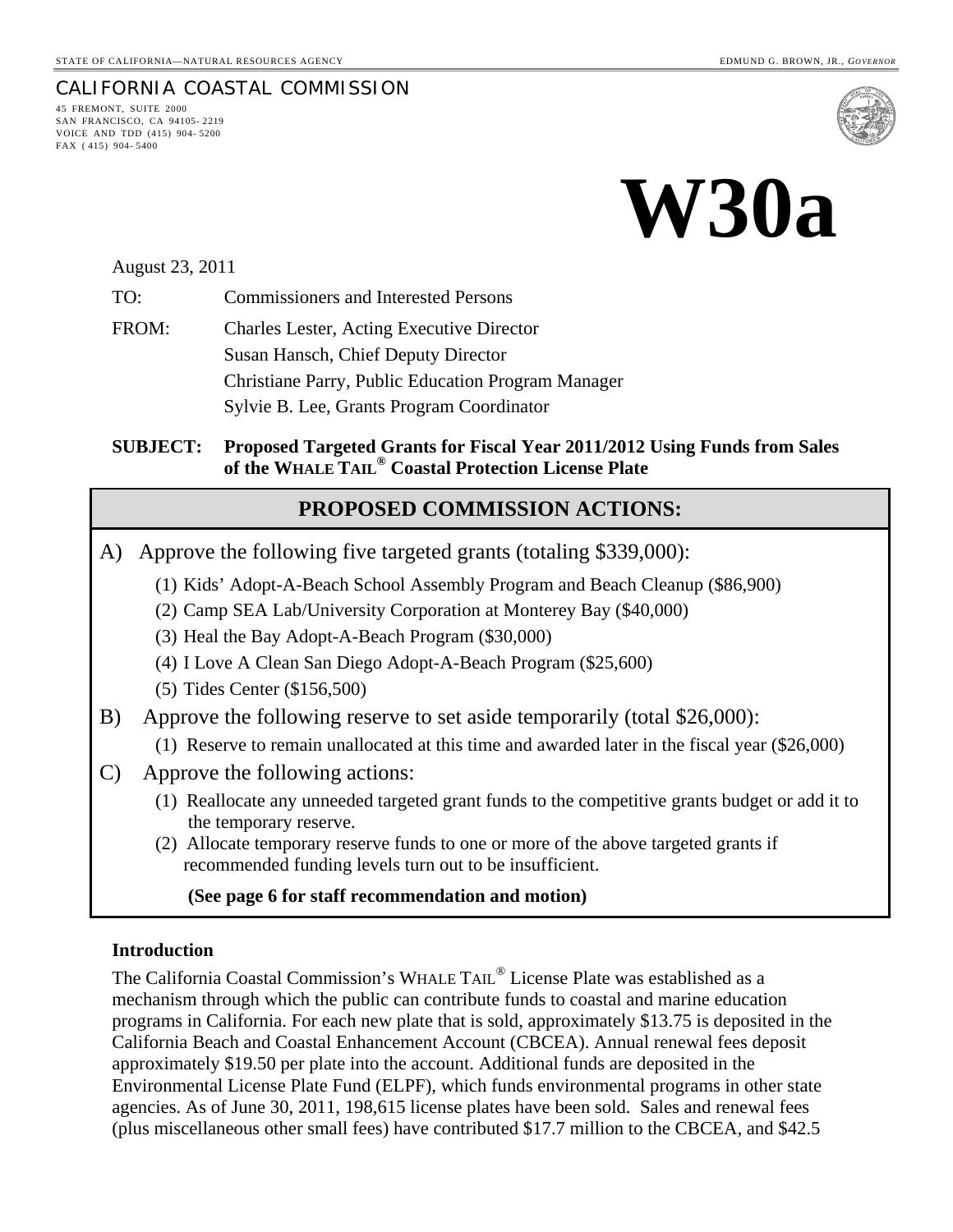million to the ELPF. (The additional fees that are charged for personalized plates go to the ELPF.)

California Vehicle Code Section 5067 dictates how the funds raised by sales of the WHALE TAIL® plate and deposited in the CBCEA account are to be used:

"Upon appropriation by the legislature, the money in the account (CBCEA) shall be allocated by the Controller as follows: (A) First to the California Coastal Commission for expenditure for the Adopt-A-Beach program, the Beach Cleanup Day program, coastal public education programs, and grants to local governments and nonprofit organizations for the costs of operating and maintaining public beaches related to these programs." (B) Second, from funds remaining after the allocation required under subparagraph (A), to the State Coastal Conservancy for coastal natural resource restoration and enhancement projects and for other projects consistent with the provisions of Division 21 (commencing with Section 31000) of the Public Resources Code. (As amended in 2004 in Budget Trailer Bill SB 1107.)

#### **Grantmaking Budget**

The Governor's budget for FY2011/12 includes \$541,000 in funds from the CBCEA for local assistance grants. This report describes the staff's recommendations for expenditure of these funds. The staff proposes to devote 62 percent of the funding (\$339,000) for grants to targeted projects. These are high priority projects that are an outgrowth of work begun under previous Commission grants or linked to existing Commission programs and the goals of the Commission's strategic plan.

The staff proposes to allocate 5 percent (\$26,000) to a temporary reserve and the remaining 33 percent of the funding (\$176,000) to the competitive grants program for coastal and marine education projects throughout California. Commission action on the individual competitive grants will be required at a future meeting, following advertisement of the availability of grant funds.

## **A) APPROVAL OF FIVE TARGETED GRANTS**

The staff is eager to continue applying the proceeds of the WHALE TAIL<sup>®</sup> Plate sales to coastal and marine education and related projects to educate and involve the public in the protection of marine and coastal resources. In addition, the implementation of these programs will make visible to the public the positive impacts of the license plate program. In turn, this heightened visibility will help generate additional sales.

The staff recommends five projects for immediate funding. These projects are consistent with the legislative requirements and with the criteria applied to the competitive grants program. The grants will be subject to the reporting requirements and rules as set forth for the WHALE TAIL<sup>®</sup> Competitive Grants. The staff recommends the following grants:

- (1) Kids' Adopt-A-Beach School Assembly Program and Beach Cleanup (\$89,900)
	- a. Funds would be awarded to Friends of the Dunes, Richardson Bay Audubon Center, Fresno Chaffee Zoo, Malibu Foundation for Environmental Education, Orange County Coastkeeper, I Love A Clean San Diego, and National Fisheries Conservation Center.
- (2) Camp SEA Lab (\$40,000)
- (3) Heal the Bay Adopt-A-Beach Program (\$30,000)
- (4) I Love A Clean San Diego Adopt-A-Beach Program (\$25,600)
- (5) Tides Center (\$156,500)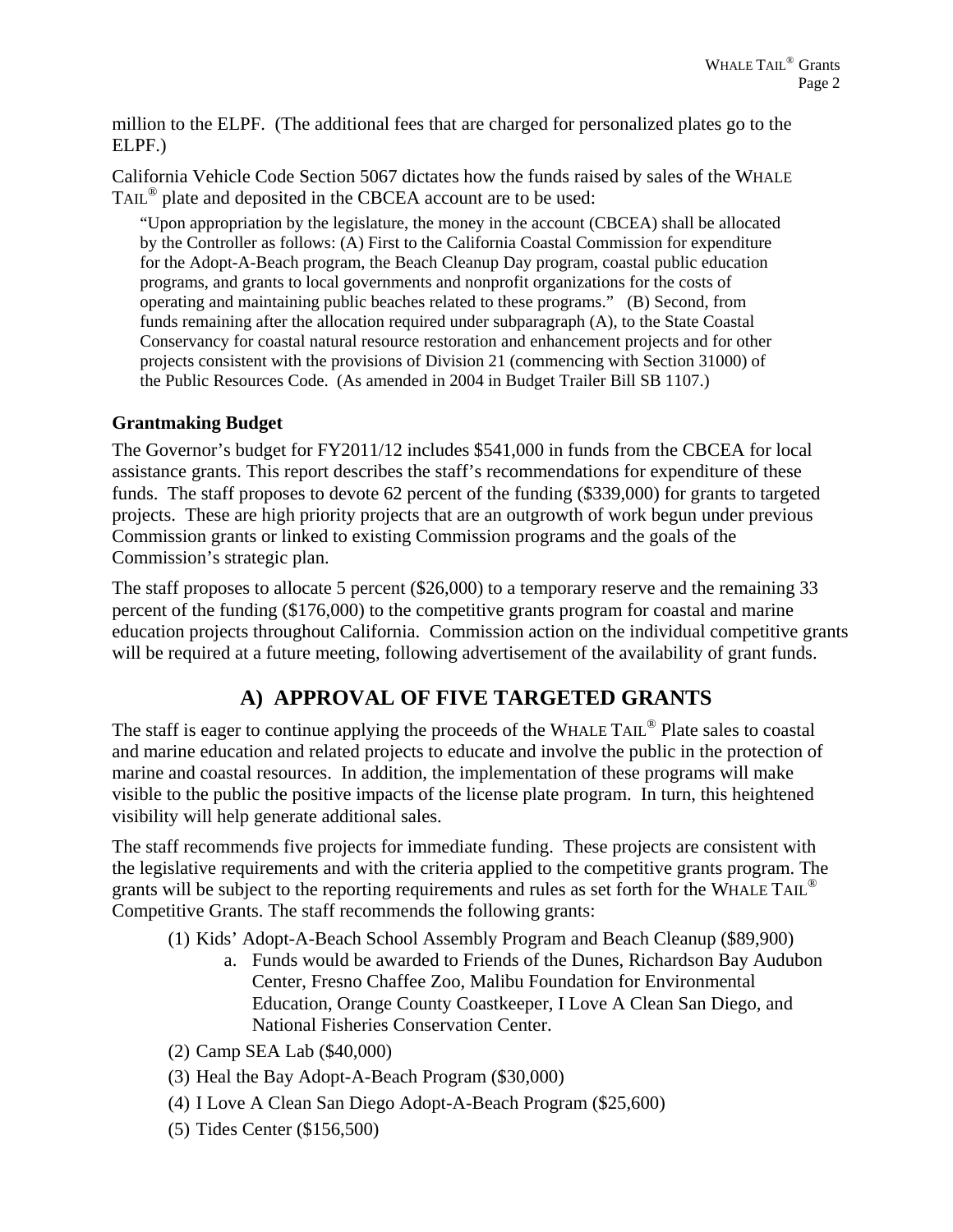#### **(1) \$86,900 for Kids' Adopt-A-Beach School Assembly Program and Beach Cleanup**

This program was started in Los Angeles County in 1993 by the Malibu Foundation for Environmental Education with the support of the Coastal Commission, and has since then expanded into five additional locations, coordinated by separate partner grantees – San Diego (I Love a Clean San Diego), Orange County (Orange County Coastkeeper), Fresno (Chaffee Zoo), San Francisco (Richardson Bay Audubon Center), and Humboldt Bay (Friends of the Dunes). The assembly involves a PowerPoint presentation and discussion of the dangers of debris in the world's oceans, recycling, litter reduction, and the storm drain system. Once children are motivated to care for the marine environment, they conduct a beach cleanup on "Ocean Day," coinciding with World Oceans Day on June 8th. The program includes bus transportation to the beach. At the conclusion of the cleanup, the students create an aerial art project by standing in formation to spell out an ocean conservation message which is photographed from above. (Aerial art coordination is funded through the National Fisheries Conservation Center.) This program targets low-income and inland communities and currently involves over 7,000 children per year.

**Program History.** In 1998 the program came to the San Francisco Bay Area, where the program is currently coordinated by Richardson Bay Audubon. In 1999 the Commission launched a program in San Diego. In 2001 the program expanded inland for Fresno students to travel to Monterey Bay, and in 2002 it expanded to Humboldt County. In 2003, sites were added in Orange County and San Luis Obispo County (this site held its final program in 2008). The Commission provided the program with \$28,000 in FY1998/99 and FY1999/2000, \$40,000 in FY2000/01, \$54,000 in FY2001/02, \$85,500 in FY2002/03, \$84,700 in FY2003/04, \$88,500 in FY2004/05 and FY2005/06, \$107,740 in FY2006/07, \$98,500 in FY2007/08, and \$86,900 in FY2008/09 through FY2010/11, divided each year into grants to partner organizations.

**Proposal.** For FY2011/12, the staff proposes a total of \$86,900 to continue programs in the geographic regions listed above, which would provide the same level of funding as last year.

### **(2) \$40,000 for Camp SEA Lab**

Camp SEA Lab ("Science, Education, and Adventure") is an ocean science camp which provides an intensive setting where children live and play together as they learn about the ocean, marine science, environmental stewardship and conservation, and the Monterey Bay National Marine Sanctuary. Camp SEA Lab serves youth ages 8-16 and offers them hands-on science activities while introducing them to career opportunities in marine science. Fees are on a sliding scale and a significant percentage of campers receive scholarships. Camp SEA Lab reaches approximately 1,000 students a year and offers day and residential summer camps, an outdoor science school, family workshops, and teacher professional development. University Corporation at Monterey Bay (a nonprofit serving CSU Monterey Bay) serves as the fiscal agent for this project.

**Program History.** The Commission has awarded SEA Lab thirteen WHALE TAIL<sup>®</sup> grants: \$25,000 in FY1998/99, \$45,000 the following year, \$60,000 in FY2000/01 through FY2009/10, and \$50,000 in FY2010/11. As a requirement of its FY2008/09 Coastal Commission grant, Camp SEA Lab developed a financial plan illustrating how it could become less dependent on WHALE TAIL<sup>®</sup> grant funds in the future. The financial plan approved by the Commission staff outlined one last \$60,000 grant in FY2009/10, a \$50,000 grant in FY2010/11, and future grants in diminishing amounts ending with \$15,000 from the Commission in FY2013/14 and \$0 in FY2014/15.

**Proposal.** The staff proposes a \$40,000 grant in order to remain consistent with Camp SEA Lab's approved financial plan, which includes a \$40,000 funding level for FY2011/12.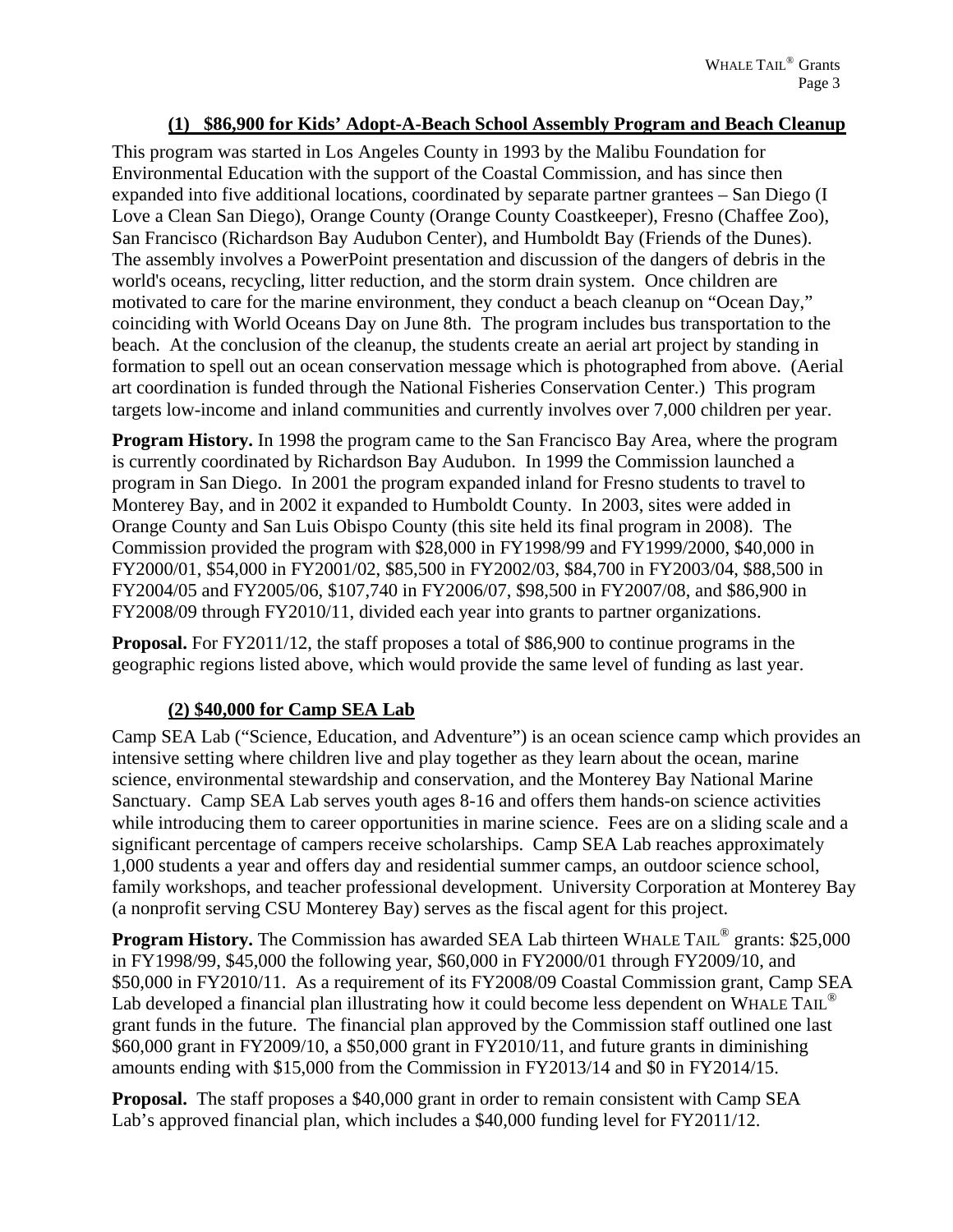### **(3) \$30,000 for Heal the Bay Adopt-A-Beach Program**

Heal the Bay is an environmental organization serving as the coordinator for both the Adopt-A-Beach Program and Coastal Cleanup Day for Los Angeles County. As the coordinator of the Adopt-A-Beach program, the organization arranges cleanups for Adopt-A-Beach volunteers committed to cleaning a beach three times and provides them with supplies. Heal the Bay also arranges one-time cleanups and hosts monthly "Nothin' But Sand" public cleanup events; maintains an interactive database where cleanup volunteers enter data on their trash collected and the public can run reports and view and graph the data; and also offers an educational component.

This educational component includes presentations to Adopt-A-Beach volunteers about marine debris; bus transportation to bring students from inland, underserved schools to the beach for participation in exploration and cleanups; an educational presentation about ocean pollution and beach safety prior to the student cleanups; having participating schools conduct a data analysis of the trash collected; and downloadable lesson plans for teachers.

**Program History.** Heal the Bay received three competitive Adopt-A-Beach grants in FY1998/99 through FY2000/01. Beginning in FY2002/03, the Commission has supported Heal the Bay's Adopt-A-Beach Program through the targeted grants program instead. Since Adopt-A-Beach is a Coastal Commission program, it fits the goal of the targeted grants by carrying out activities associated with Commission programs. Heal the Bay's Adopt-A-Beach Program is highly innovative and reaches over 25,000 people annually.

**Proposal.** Staff proposes supporting Heal the Bay with a new \$30,000 grant for the Adopt-A-Beach program. Heal the Bay plans to use the money to continue the Adopt-A-Beach Program.

### **(4) \$25,600 for I Love A Clean San Diego Adopt-A-Beach Program**

I Love A Clean San Diego (ILACSD) has been conducting community-based environmental education programs since 1968. The organization coordinates San Diego County's Adopt-A-Beach Program as well as the Kids' School Assembly and Beach Cleanup Program, and also serves as a coordinator for Coastal Cleanup Day. In addition to operating a standard Adopt-A-Beach program in San Diego, ILACSD includes a number of enhanced features such as acknowledging volunteers by placing placards with their group names at 70 different stretches of adopted beach; delivering interpretive presentation to volunteers at their cleanups; coordinating cleanups at inland waterways that drain to the San Diego coast; conducting outreach targeting the Spanish-speaking community; and hosting an interactive Adopt-A-Beach web page

**Program History.** In FY2002/03, ILACSD received a \$20,000 competitive Whale Tail Grant to enhance its Adopt-A-Beach program. Targeted grants to further enhance the program were provided in FY2004/05 for \$27,000 and FY2005/06 for \$25,000. Other targeted grants were provided in the amounts of \$22,500 in FY2007/08, \$26,100 in FY2008/09, \$26,000 in FY2009/10, and \$21,000 in FY2010/11.

**Proposal.** Staff proposes providing I Love A Clean San Diego with a targeted grant of \$25,600 to continue the organization's enhanced Adopt-A-Beach program. The increase over last year's amount would support a pilot program to test new "do-it-yourself (DIY)" Adopt-A-Beach infrastructure (signage, bags, receptacles) at three popular beaches in San Diego, inviting visitors to conduct cleanups on their own. Coastal Commission staff is interested in this pilot as a way to test establishing "do-it-yourself" beach cleanup infrastructure at many coastal locations in the future.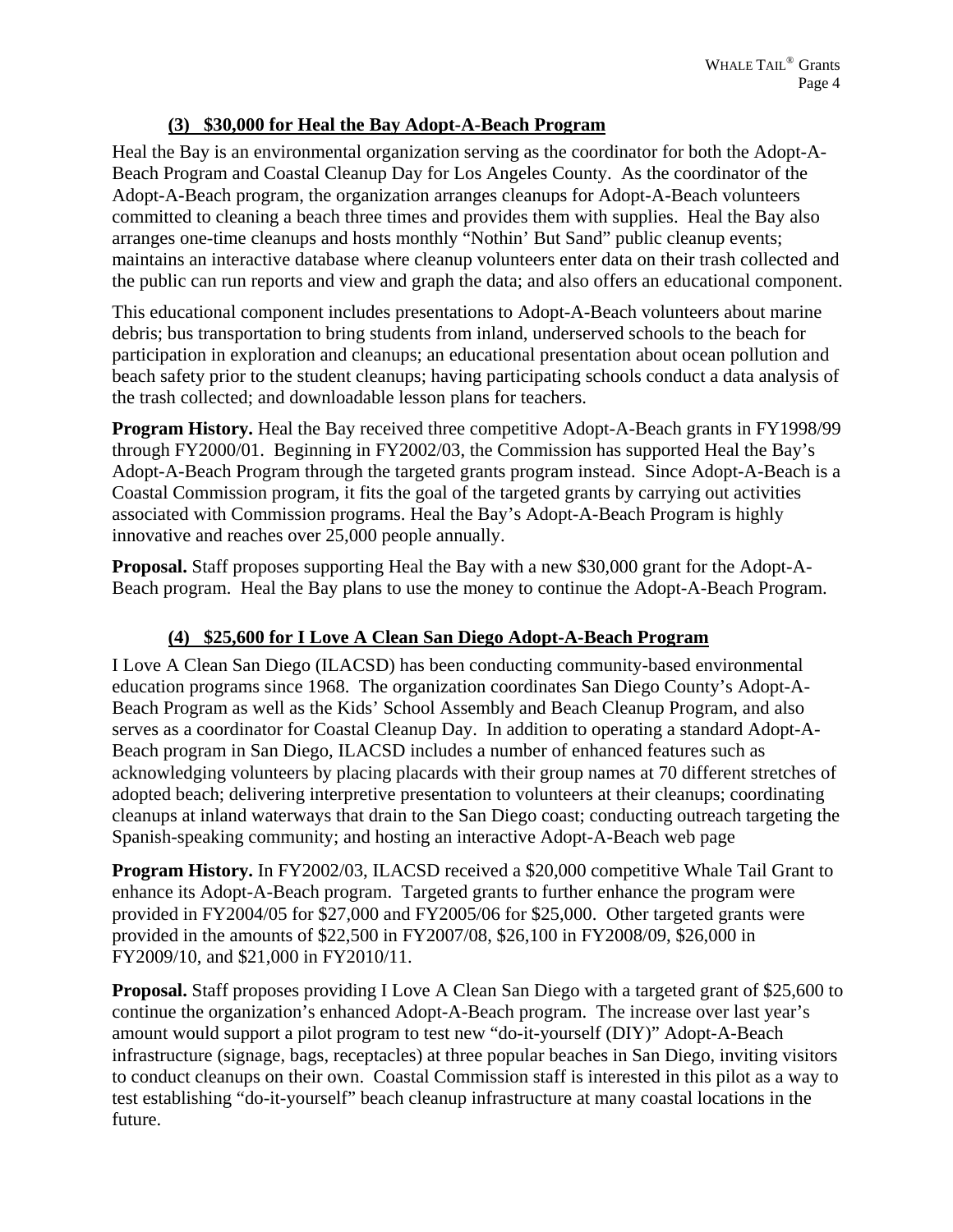#### **(5) \$156,500 for the Tides Center/Marine Education Project for School-Based Marine Education and the Community-Based Restoration and Education Program**

The mission of the Marine Education Project (MEP) is to preserve and restore the biodiversity and health of California's coastal and marine ecosystems through scientifically-supported community involvement, education, and action. Launched in 2000, MEP is a project of the nonprofit Tides Center, in partnership with the Commission's Public Education Program. MEP operates two primary programs: the Community-Based Restoration and Education Program (CBREP), mobilizing volunteers to restore habitat at Upper Newport Bay and beyond, and the statewide School-Based Marine Education Program.

**Program History.** Coastal Commission funding supported CBREP with a \$15,000 grant in FY2000/01, \$20,000 for printing a high school curriculum in FY2003/04, \$79,800 in FY2005/06, \$72,000 in FY2007/08, \$35,000 in FY2008/09, \$48,800 in FY2009/10, and \$68,500 in FY2010/11. (An additional \$48,000 was also approved by Commissioners in FY2004/05, but it was later reallocated because money was raised from private sources instead.)

WHALE TAIL<sup>®</sup> grants were also made to support school-based marine education in the amounts of: \$88,400 in FY2003/04, \$81,700 in FY2004/05, \$80,000 in FY2005/06, \$35,500 in FY2006/07, \$56,000 in FY2007/08, \$62,000 in FY2008/09, \$70,500 in FY2009/10 and \$70,400 in FY2010/11.

**Proposal.** \$82,000 from this grant would allow the Marine Education Project to continue to provide statewide school-based marine education to students and to conduct teacher trainings using resources such as *Waves, Wetlands, and Watersheds*. MEP would also conduct outreach and develop new educational resources. A separate \$74,500 would support MEP's Community-Based Restoration and Education Program which will continue to recruit, train, and lead volunteers; restore wetland, riparian, and upland habitat and Upper Newport Bay; provide educational resources for students to learn about wetlands and engage in hands-on restoration; and lead training workshops for other volunteer groups conducting coastal wetland restoration in California.

# **B) APPROVAL OF RESERVE TO ALLOCATE AT A LATER DATE**

### **(1) \$26,000 to put into temporary reserve**

In order to keep a modest amount of funding available for unforeseen needs, staff recommends that the Commission set aside a temporary reserve for several months.

**Program History.** Commissioners approved a temporary reserve in FY2001/02 when \$8,000 was set aside for unanticipated expenses associated with completing the "Waves, Wetlands, and Watersheds" curriculum. Another reserve of \$20,000 was approved in FY2003/04 in case it was needed to produce the "Our Wetlands, Our World" high school curriculum. Commissioners later approved using both reserves for those designated purposes. Other reserves set aside in FY2004/05 and FY2008/09 through FY2010/11 ended up not being needed and were added to the amount available for competitive WHALE TAIL® grants later in the year.

**Proposal.** Staff recommends maintaining funds in a temporary reserve to keep a small amount of grant funding available for potential opportunities which may arise. After determining whether these reserve funds are needed, staff will return to the Commissioners before the end of the fiscal year to request allocating these funds. If not needed by any other project, staff will add the extra funds to the budget for the WHALE TAIL® competitive grants program.